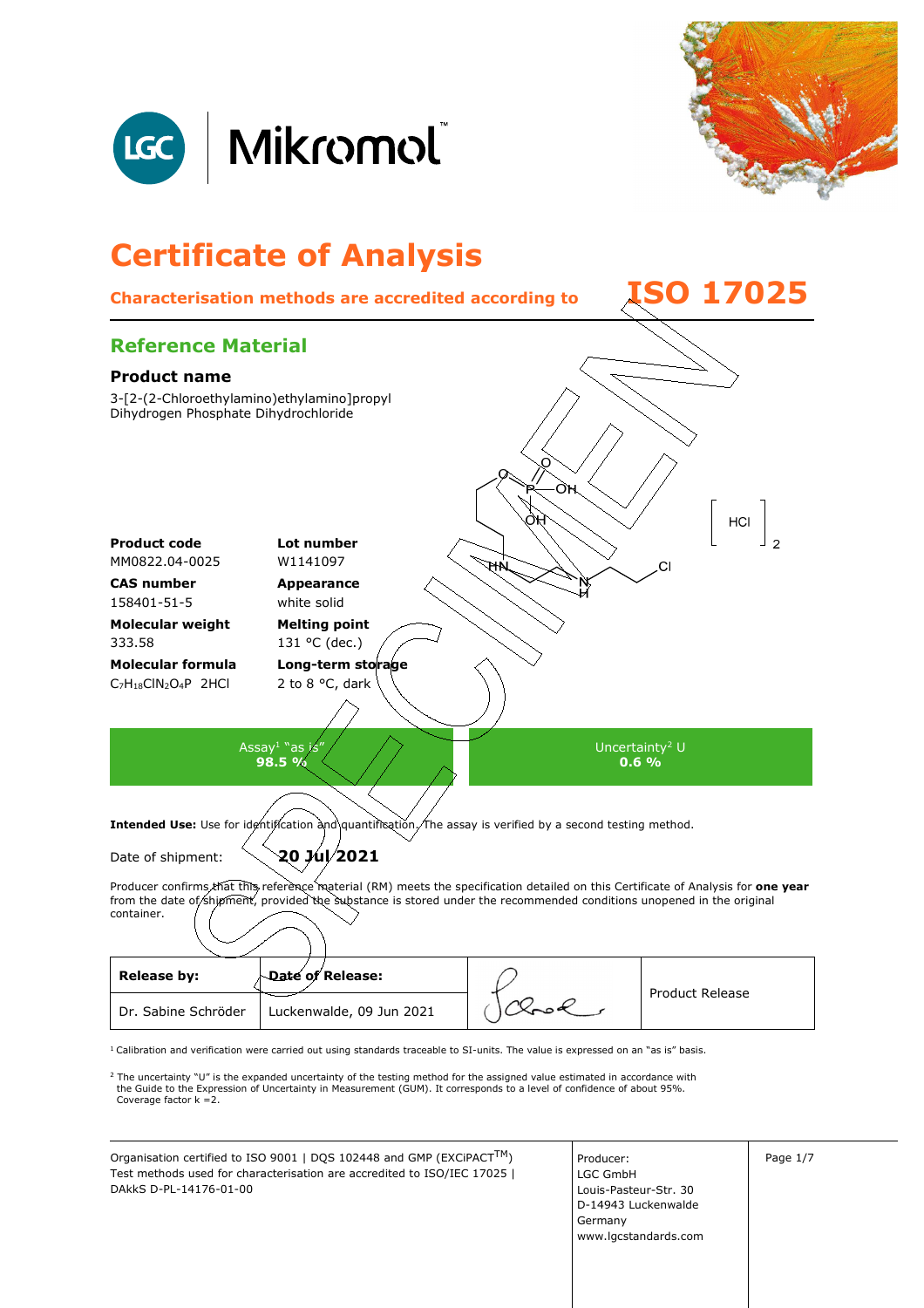

### **Product information**

This RM is intended for laboratory use only and is not suitable for human or animal consumption. This RM conforms to the characteristics of a primary standard as described in the ICH Guidelines. The values quoted in this Certificate of Analysis are the producer's best estimate of the true values within the stated uncertainties and based on the techniques described in this Certificate of Analysis. The characterisation of this material was undertaken in accordance with the requirements of ISO/IEC 17025. The identity is verified by data from international scientific literature.

#### **Storage and handling**

Before usage of the RM, it should be allowed to warm to room temperature. No drying/is required, as assigned values are already corrected for the content of water and other volatile materials

Reference Material quality is controlled by regularly performed quality control tests (retests).

#### **Further content**

Assigned value

Purity

Identity

Revision table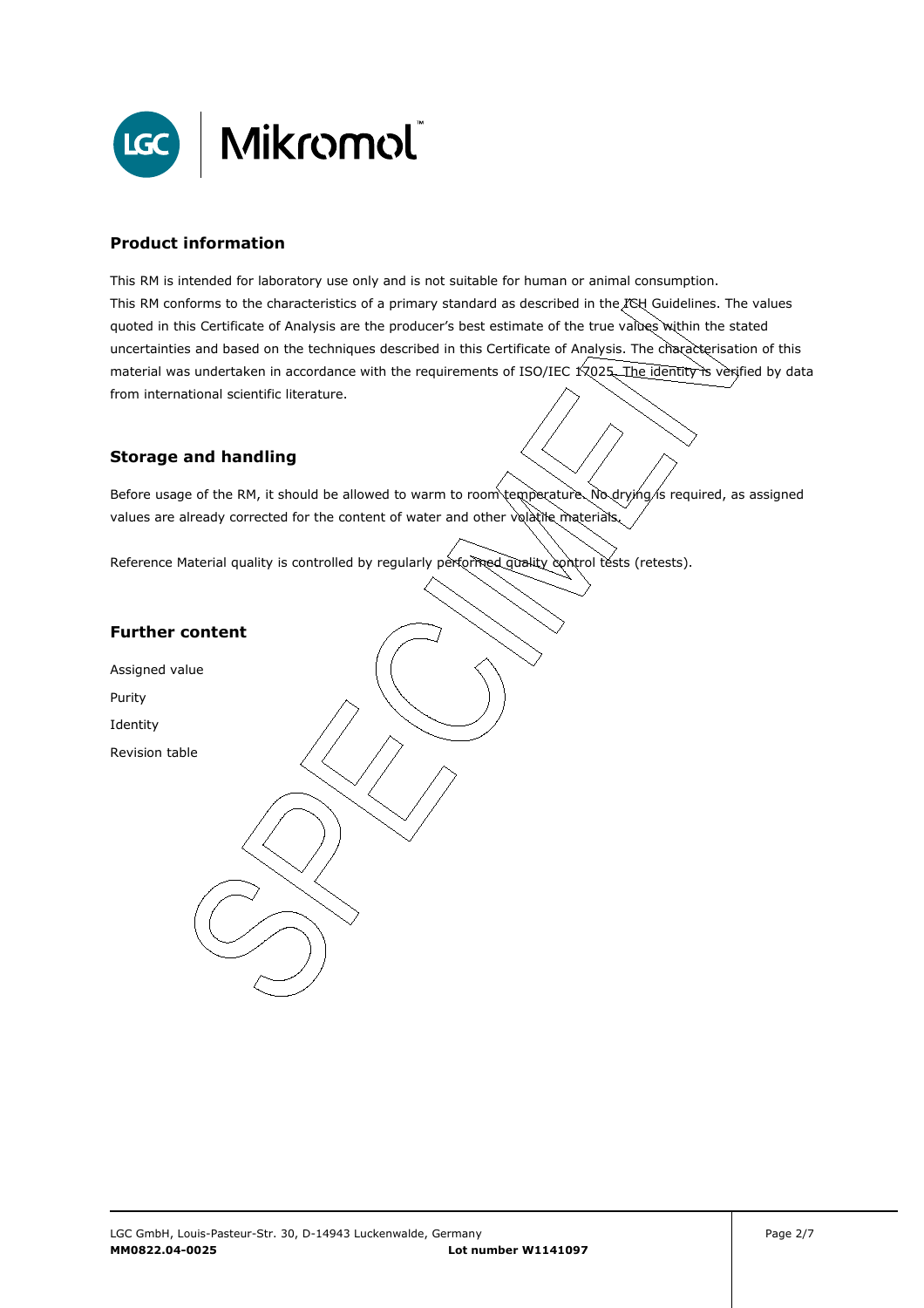

## **Assigned value**

**Assay "as is": 98.49 %; U = 0.57 %** 

The assay "as is" is assessed by quantitative NMR spectroscopy and is equivalent to the assay based on the not-anhydrous and not-dried substance. The assay is verified by carbon titration of elemental analysis. The verified result lies inside our acceptance criteria, i.e. less than 1.0 % difference to assay assigning technique.

For quantitative applications, use the assay as a calculation value on  $x$ he "as is basis". The uncertainty of the assay can be used for estimation/calculation of measurement uncertainty.

| Method 1: Value assigning technique - quantitative NMR spectroscopy |                   |                                                                                                 |                          |
|---------------------------------------------------------------------|-------------------|-------------------------------------------------------------------------------------------------|--------------------------|
| <b>Conditions</b>                                                   |                   |                                                                                                 |                          |
| <b>Internal standard</b>                                            |                   | 2,3,5,6-Tetrachloro 1-pitrobenzene (certified<br>reference material), signal 7.8 - 8.5 ppm, 1 H |                          |
| <b>Result</b> (mass fraction, $n = 6$ )                             |                   | $98.49\%$ ; $U = 0.57\%$                                                                        |                          |
|                                                                     |                   |                                                                                                 |                          |
| Quantitative NMR spectrum                                           |                   |                                                                                                 |                          |
|                                                                     |                   |                                                                                                 |                          |
|                                                                     |                   |                                                                                                 |                          |
|                                                                     |                   |                                                                                                 |                          |
|                                                                     |                   |                                                                                                 |                          |
|                                                                     |                   |                                                                                                 |                          |
|                                                                     |                   |                                                                                                 |                          |
|                                                                     |                   |                                                                                                 |                          |
|                                                                     |                   |                                                                                                 |                          |
|                                                                     |                   |                                                                                                 |                          |
|                                                                     |                   |                                                                                                 |                          |
|                                                                     |                   |                                                                                                 |                          |
|                                                                     |                   |                                                                                                 |                          |
|                                                                     |                   |                                                                                                 |                          |
|                                                                     |                   |                                                                                                 |                          |
|                                                                     |                   |                                                                                                 |                          |
|                                                                     |                   |                                                                                                 |                          |
|                                                                     |                   |                                                                                                 |                          |
|                                                                     |                   |                                                                                                 |                          |
|                                                                     |                   |                                                                                                 |                          |
|                                                                     |                   |                                                                                                 |                          |
|                                                                     |                   |                                                                                                 |                          |
|                                                                     |                   |                                                                                                 |                          |
|                                                                     |                   |                                                                                                 |                          |
| 9.5<br>7.0<br>9.0<br>8,5<br>8.0<br>7.5<br>6.5<br>6.0                | 5.5<br>5.0<br>4,5 | 3.0<br>4.0<br>3.5<br>2.5<br>2.0                                                                 | 1.5<br>1.0<br>0.5<br>0.0 |
|                                                                     |                   |                                                                                                 |                          |
|                                                                     |                   |                                                                                                 |                          |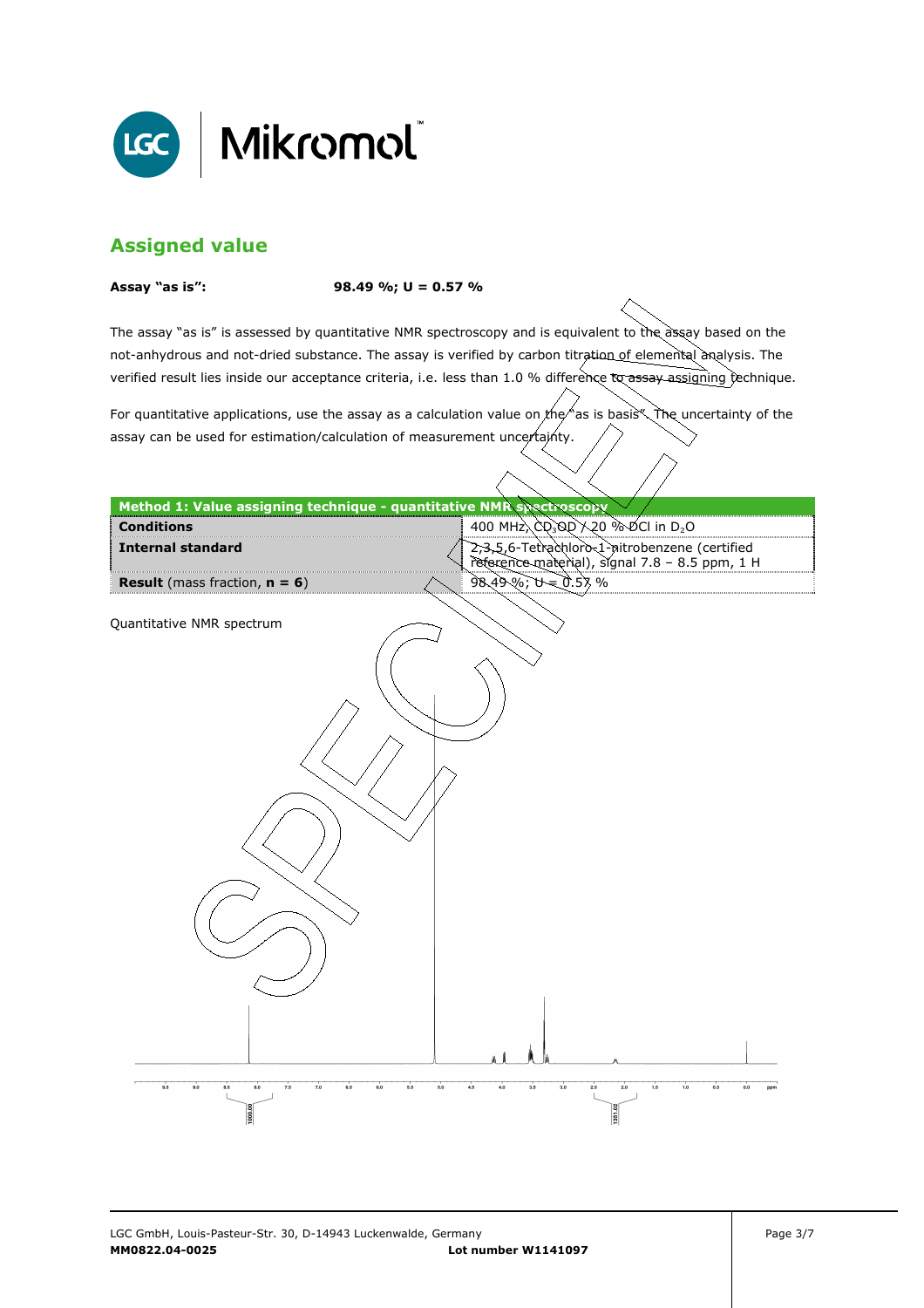

| Method 2: Value verifying technique - carbon titration of elemental analysis |                                             |                                                                                                 |  |
|------------------------------------------------------------------------------|---------------------------------------------|-------------------------------------------------------------------------------------------------|--|
| <b>Method</b>                                                                |                                             | percentage carbon found in relation to percentage<br>carbon as calculated for molecular formula |  |
| <b>Result</b> (mass fraction, $n = 3$ )                                      |                                             | 98.84 %                                                                                         |  |
|                                                                              |                                             |                                                                                                 |  |
| <b>Purity</b>                                                                |                                             |                                                                                                 |  |
| <b>Volatile content</b>                                                      |                                             |                                                                                                 |  |
| <b>Water content</b>                                                         |                                             |                                                                                                 |  |
| <b>Method</b>                                                                | Karl Fischer titration                      |                                                                                                 |  |
| <b>Result</b> $(n = 3)$                                                      | 1.72 %; $U = 0.19$ %                        |                                                                                                 |  |
|                                                                              |                                             |                                                                                                 |  |
| <b>Residual solvents</b>                                                     |                                             |                                                                                                 |  |
| <b>Method</b>                                                                | $1H-NMR$                                    |                                                                                                 |  |
| <b>Result</b> $(n = 1)$                                                      | $0.27\%^{*\!\!/}$<br>Sum:<br>0.17 % Ethanol |                                                                                                 |  |
| *not accredited testing method                                               |                                             |                                                                                                 |  |
| <b>Inorganic residues</b>                                                    |                                             |                                                                                                 |  |
| Method: Elementary analysis                                                  |                                             |                                                                                                 |  |
| Inorganic residues can be excluded by elementary analysis (CHN).             |                                             |                                                                                                 |  |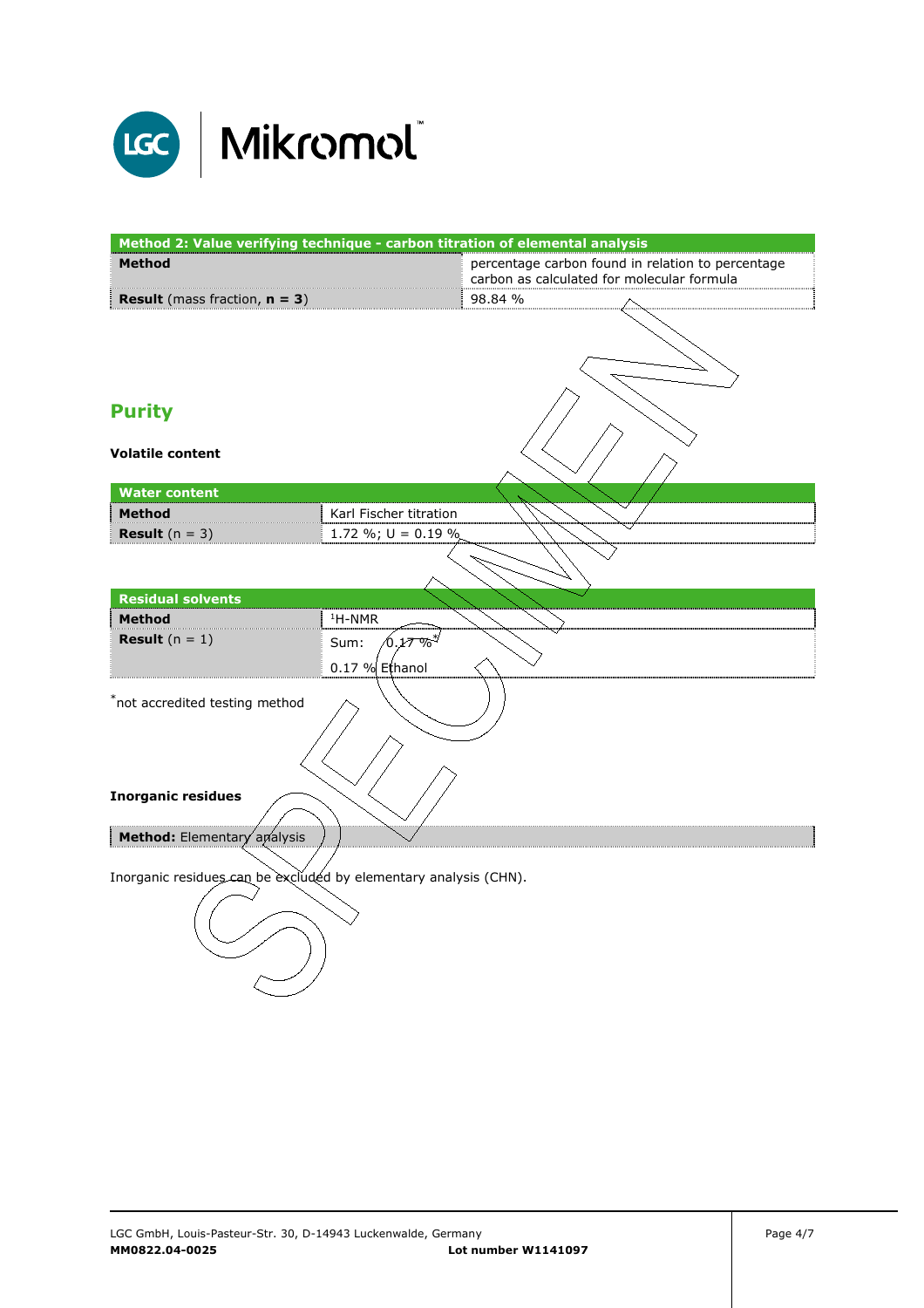

# **Identity**

The identity is assessed by ISO/IEC 17025 accredited testing methods.

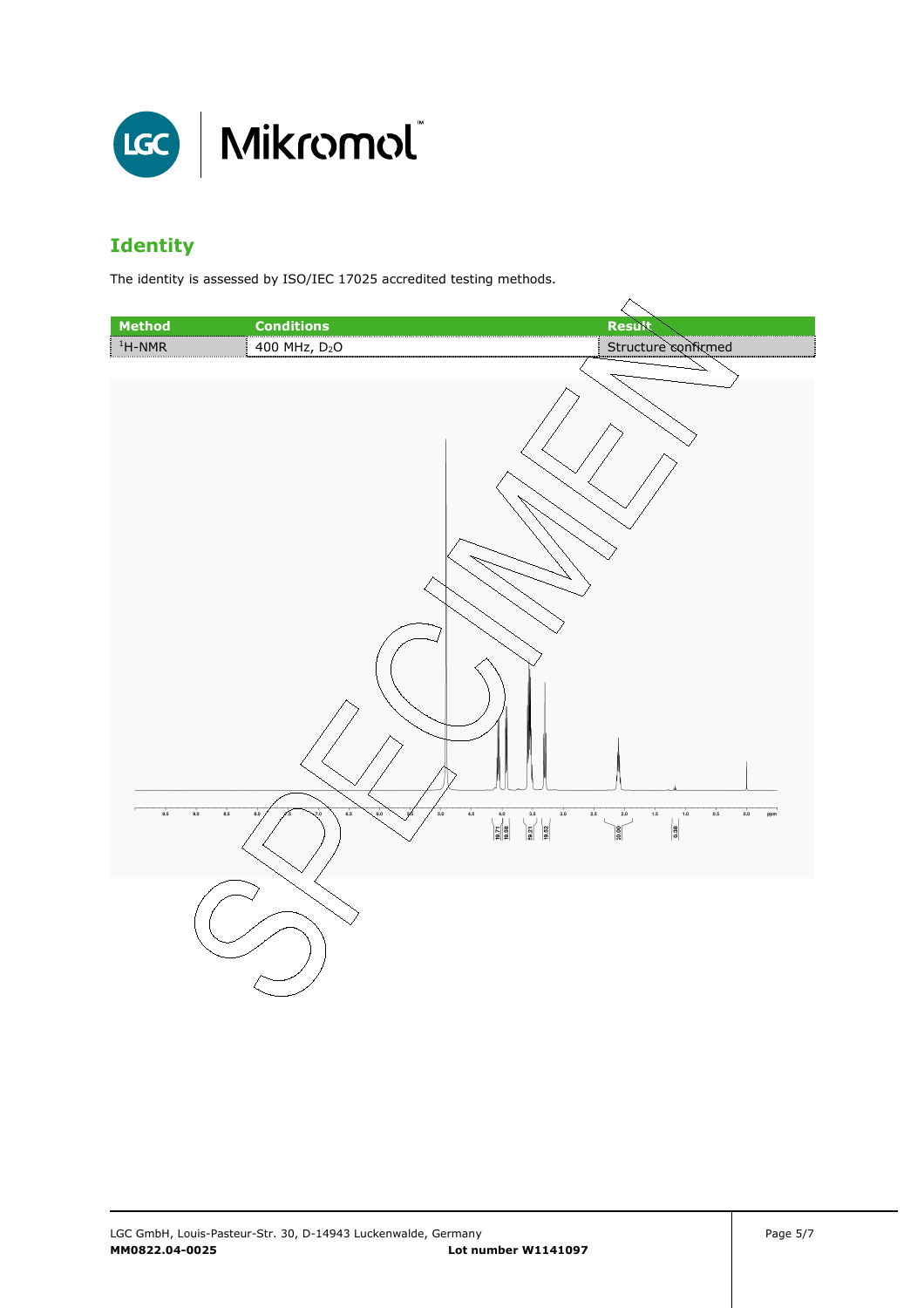